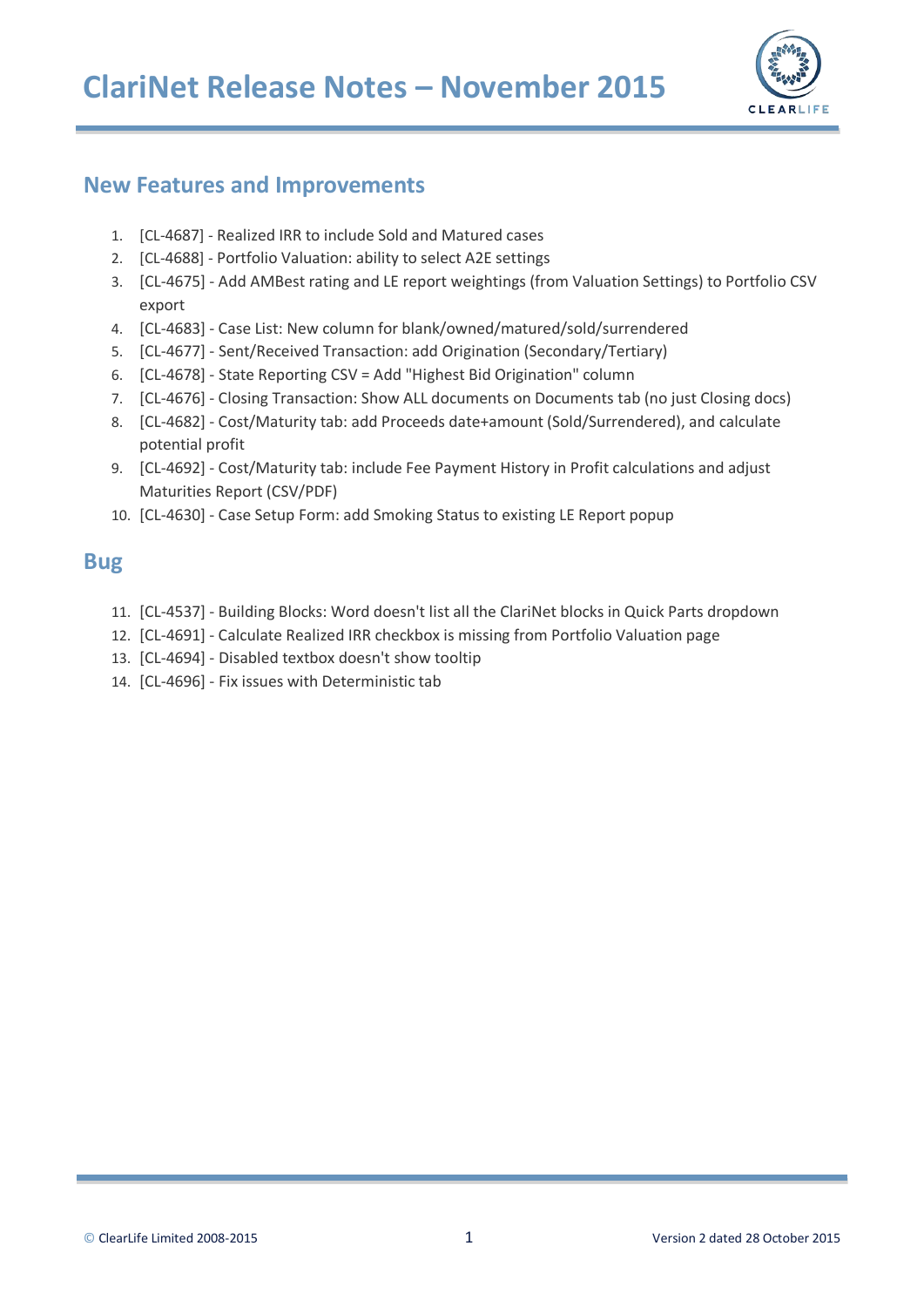

## **1. [CL[-4687\]](https://clearlife.atlassian.net/browse/CL-4687) - [Realized IRR to include Sold and Matured cases](https://clearlife.atlassian.net/browse/CL-4687)**

The Realized IRR calculation has been extended to include Cases that have matured (where the maturity payment has been received) and Cases that have been disposed of (i.e., sold or surrendered). For these cases, the Realized IRR is calculated as the return on the cash flows starting from Purchase Date and Purchase Price up to and including the final payment(s) received (e.g., Sale Date and Sale Price).

## **2. [CL- 4688] - Portfolio Valuation: ability to select A2E settings**

A new drop-down box has been added to the Valuation Parameters section in ClariNet. This appears on the Portfolio Valuation, Monte Carlo and Actual to Expected pages.

This option allows you to select the Underwriter Weightings that have been set as "Actual Vs Expected" in the Portfolio Valuation Settings (in the Case Summary). The idea is that you can have two different sets of Underwriter Weightings for each case and can analyse your portfolio using either set. We expect to extend this functionality in a future release to support multiple Underwriter Weightings.

| Floor Policy NPV at Zero          | $\qquad \qquad \Box$                                                        |
|-----------------------------------|-----------------------------------------------------------------------------|
| <b>Premium Schedules Override</b> | $\Box$                                                                      |
| * Premium Calculator              |                                                                             |
|                                   | $\mathbf{v}$                                                                |
| * Premiums Start Date             |                                                                             |
| 27/10/2015                        | ₿                                                                           |
| <b>Calculate Realized IRR</b>     | $\qquad \qquad \Box$                                                        |
| <b>Include Historic Payments</b>  | $\qquad \qquad \Box$                                                        |
| * Risk Scenario                   |                                                                             |
| None                              | $\mathbf{v}$                                                                |
|                                   | $\Box$                                                                      |
| <b>Bucket Cash Flows</b>          | $\overline{\mathbf{v}}$                                                     |
| 量                                 | <b>Standard Premium Calculator</b><br><b>Calculate IRR Export Scenarios</b> |

The Actual Vs Expected and Valuation settings are set on the Portfolio Valuation Settings page:

| Case Summary                                                                                     |                               |                       |                         |                           |                        |                          |          |                        |                             |                      |
|--------------------------------------------------------------------------------------------------|-------------------------------|-----------------------|-------------------------|---------------------------|------------------------|--------------------------|----------|------------------------|-----------------------------|----------------------|
| Policy<br>Insured Life<br>Verifications of Coverage<br>Illustrations<br>Case                     | <b>Documents</b><br>Servicing | Order Tracking        | <b>Pricing Settings</b> | <b>Valuation Settings</b> | Cost/Maturity/Disposal | Comments                 | Premiums | Fees<br>Valuations     | <b>Compliance Checklist</b> | <b>Grace Notices</b> |
| Audit Log                                                                                        |                               |                       |                         |                           |                        |                          |          |                        |                             |                      |
|                                                                                                  |                               |                       |                         |                           |                        |                          |          |                        |                             |                      |
| Ø<br><b>Portfolio Valuation Settings</b>                                                         |                               |                       |                         |                           |                        |                          |          |                        |                             |                      |
| Actual Vs Expected<br>Use same Settings for both<br>Show Settings for:<br><b>Valuations</b><br>w |                               |                       |                         |                           |                        |                          |          |                        |                             |                      |
|                                                                                                  |                               |                       |                         |                           |                        |                          |          |                        |                             |                      |
| <b>Life Expectancy Reports</b>                                                                   |                               |                       |                         |                           |                        |                          |          |                        |                             |                      |
| Insured Life 1: IRWU177AQK                                                                       |                               |                       |                         |                           |                        |                          |          |                        |                             |                      |
|                                                                                                  |                               |                       |                         | Median                    | Mean                   |                          |          |                        |                             |                      |
| Underwriter                                                                                      | Report Date IL                | <b>Smoking Status</b> | <b>LE85</b>             | <b>LE50</b>               | <b>LE50</b>            | <b>Mortality</b>         |          | <b>Mortality Table</b> | <b>Full Curve</b>           | <b>Blend</b>         |
| 21st Services                                                                                    | 10/08/2009                    | NonSmoker             | 143.00                  |                           | 101.00                 | 245                      | $\sim$   |                        |                             | $-96$                |
| AVS Underwriting, LLC                                                                            | 10/08/2009                    | NonSmoker             |                         |                           | 111.00                 | 121                      | $\sim$   |                        |                             | $-96$                |
| Use Most Recent Only (by Report Date)                                                            | <b>COL</b>                    | <b>Service</b>        | <b>Service</b>          | $\overline{4}$            | 1                      | $2^{\circ}$<br>Use Impvt |          | 2008 PRIMARY ANB       | $\overline{3}$              | 100%                 |
|                                                                                                  |                               |                       |                         |                           |                        |                          |          |                        |                             |                      |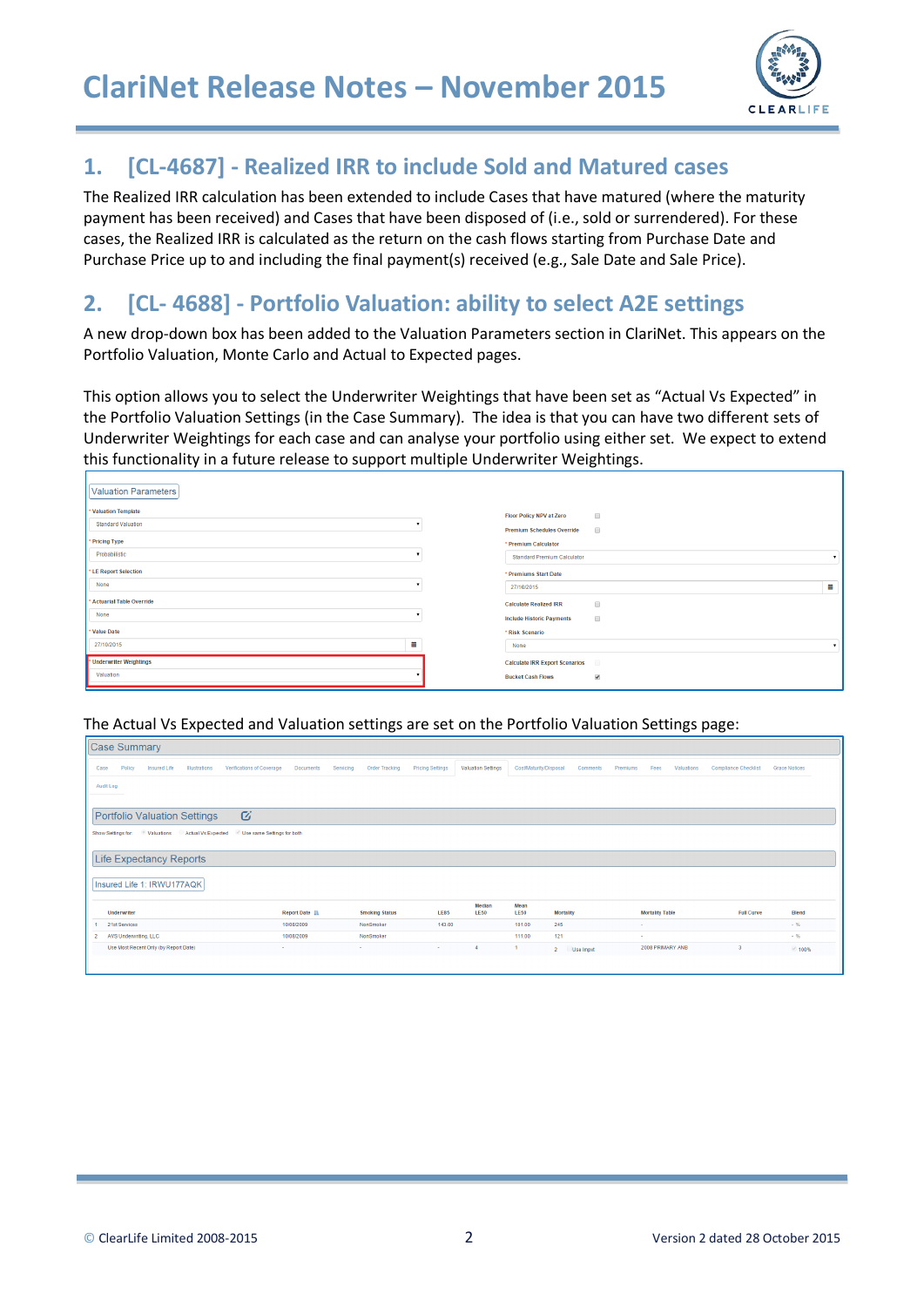

# **3. [CL-4675] - Add AMBest rating and LE report weightings (from Valuation Settings) to Portfolio CSV export**

### A new column "CarrierRating" has been added to the Portfolio CSV export:

| PolicyNumber  | <b>CarrierName</b>                           | <b>CarrierRating</b> | <b>PolicyDate</b> | <b>LifePolicyType</b>    |
|---------------|----------------------------------------------|----------------------|-------------------|--------------------------|
| ABC123        | MetLife Insurance Company USA                | A+ (Superior)        |                   | 09/07/2005 UniversalLife |
| <b>DEF456</b> | John Hancock Variable Life Insurance Company | NR (Not Rated)       |                   | 08/06/2005 UniversalLife |
| <b>GHI789</b> | American General Life Insurance Company      | A (Excellent)        |                   | 13/11/2006 UniversalLife |

#### We have also added a "Weighting" column for each LE Report:

| AC                     | AD                          | AE                            |                                               | AG            | AH | Al | AJ | АΚ                        | AL                          | AM  | AN                 |         |
|------------------------|-----------------------------|-------------------------------|-----------------------------------------------|---------------|----|----|----|---------------------------|-----------------------------|-----|--------------------|---------|
| <b>UnderwriterName</b> | <b>ReportDate Weighting</b> |                               | MortalityFactor SmokingStatus Le50 Le50Median |               |    |    |    | Le85 UnderwriterName      | <b>ReportDate</b> Weighting |     | MortalityFactor Sm |         |
| 21st Services          | 13/04/2010                  | 100%                          |                                               | 704 NonSmoker | 28 | 24 | 51 |                           |                             |     |                    |         |
| 21st Services          | 14/12/2009                  | 50%                           |                                               | 317 NonSmoker |    | 74 |    | 102 AVS Underwriting, LLC | 08/04/2010                  | 50% |                    | 125 Nor |
| 21st Services          | 22/03/2010                  |                               |                                               | 566 NonSmoker | 63 | 63 |    | 96 AVS Underwriting, LLC  | 15/03/2010                  | 50% |                    | 175 Nor |
|                        |                             | 31/05/2012 100% (Most Recent) |                                               | NonSmoker     |    | 62 | 98 |                           |                             |     |                    |         |
|                        |                             | 04/05/2012 100% (Most Recent) |                                               | NonSmoker     |    | 48 |    |                           |                             |     |                    |         |

### The weighting is taken from the Valuation Settings tab on the Case Summary. It is not using LE Selection and Blending:

|                                           | <b>Portfolio Valuation Settings</b> |                            |             |                              |                     |                  |                             |                        |                   |               |
|-------------------------------------------|-------------------------------------|----------------------------|-------------|------------------------------|---------------------|------------------|-----------------------------|------------------------|-------------------|---------------|
| <b>Valuations</b><br>Show Settings for:   | Actual Vs Expected                  | Use same Settings for both |             |                              |                     |                  |                             |                        |                   |               |
| Life Expectancy Reports                   |                                     |                            |             |                              |                     |                  |                             |                        |                   |               |
|                                           |                                     |                            |             |                              |                     |                  |                             |                        |                   |               |
| Insured Life 1: IDRU463PIJ                |                                     |                            |             |                              |                     |                  |                             |                        |                   |               |
| <b>Underwriter</b>                        | Report Date IL                      | <b>Smoking Status</b>      | <b>LE85</b> | <b>Median</b><br><b>LE50</b> | Mean<br><b>LE50</b> | <b>Mortality</b> |                             | <b>Mortality Table</b> | <b>Full Curve</b> | <b>Blend</b>  |
| 21st Services                             | 14/12/2009                          | NonSmoker                  | 102.00      |                              |                     |                  | 274.00 271.00 317 Use Impvt | 2008 PRIMARY ANB<br>▼  |                   | $150.00$ %    |
| 2 Insurance Strategies Services LLC (ISC) | 11/03/2010                          | NonSmoker                  | 119.00      |                              | 61.00               | 100              |                             |                        |                   | $\frac{9}{6}$ |
| 3 AVS Underwriting, LLC                   | 08/04/2010                          | NonSmoker                  |             |                              | •74.00              | $\bigcirc$ 125   | Use Impvt                   | 2008 PRIMARY ANB<br>۰. |                   | $96.00$ %     |
| Use Most Recent Only (by Report Date)     | $\sim$                              |                            | ٠           |                              |                     |                  | Use Impvt                   | -- please select-      |                   | $\Box$ 100%   |

If a specific report is set to 100%, then the new column will show "100%". If however no specific weightings exist and therefore Use Most Recent is selected at 100%, then the new column will show "100% (Most Recent)" to differentiate it.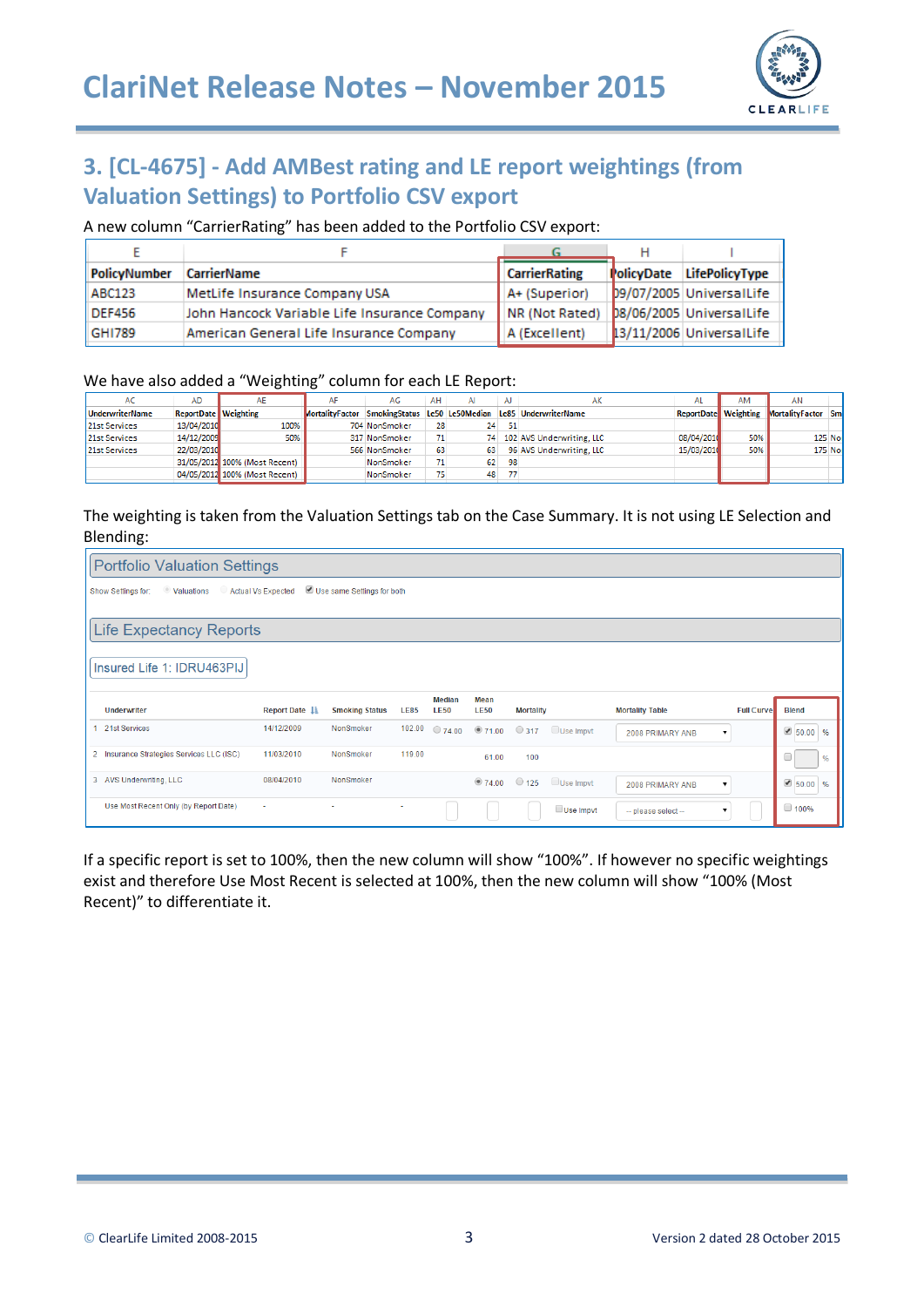

 $\boldsymbol{\sigma}$ 

# **4. [CL-4683] - Case List: New column for blank/ owned/ matured/ sold/ surrendered**

A new "Status" column has been added to the Case list.

The possible values are:

- MAT = Matured
- OWN = Owned
- $\bullet$  SOLD = Sold
- SURR = Surrendered
- $\bullet$  [blank] = Default

| <b>Face Amount</b> | <b>Status</b> | <b>Last Status</b>         | Status Date IF |
|--------------------|---------------|----------------------------|----------------|
| 1,666,667          | <b>OWN</b>    | Closing                    | 02/09/2015     |
| 1,500,000          | <b>MAT</b>    | Closing                    | 02/09/2015     |
| 10,000,000         | <b>OWN</b>    | Closing                    | 02/09/2015     |
| 2,000,000          | <b>OWN</b>    | Closing                    | 02/09/2015     |
| 1,300,000          | MAT           | <b>Maturity Claim Paid</b> | 02/09/2015     |
| 5,000,000          |               | Active                     | 02/09/2015     |
| 10.000.000         |               | Active                     | 02/09/2015     |

The value is entirely based on the content of the Cost/Maturity/Disposal tab, as follow:

A Case is OWNED if both Purchase Date and Purchase Cost are populated.

If the Policy is owned, and both Maturity Payment Date and NDB Payments are populated, then the Case is MATURED.

Note that this does not consider the Insured's Date of Death.

If the Case is not owned:

- you've entered a Disposal Date and Amount, and set the Type to Surrendered, the Case is SURRENDERED.

- if you set the Disposal Type to Sold, then the Case is SOLD.

- otherwise, the value is BLANK.

In the next release of ClariNet, you will be able to choose the columns displayed in your own Case lists. Furthermore, in a future release of ClariNet, we will clarify the use of the column currently named "Last Status" which can be misleading in some circumstances. Note that "Last Status" (which is Event driven) and the new "Status" columns are not related in any way; the new Status column is solely driven from the data in the Cost/Maturity/Disposal tab.

## Cost/Maturity/Disposal

## **Cost Basis**

| <b>Purchase Date</b>         | 26/02/2008      |
|------------------------------|-----------------|
| <b>Purchase Cost</b>         | 660,000.00\$    |
| <b>Other Costs</b>           | \$              |
| <b>Maturity Claim</b>        |                 |
| <b>Payment Date</b>          | 05/09/2015      |
| <b>Carrier Name</b>          | ٠               |
| <b>Carrier Rating</b>        | ۰               |
| <b>NDB Payment</b>           | 1.300.000.00 \$ |
| <b>Interest</b>              | S               |
| <b>Return Of Premium</b>     | \$              |
| <b>Other Amounts</b>         | \$              |
| <b>Maturity Total Amount</b> | 1,300,000.00 \$ |
| <b>Premium Payments</b>      | 0.00S           |
| <b>Fee Payments</b>          | 0.00S           |
| <b>Profit</b>                | 640,000.00 \$   |
| <b>Disposal</b>              |                 |
| <b>Disposal Type</b>         | Surrendered     |
| <b>Date</b>                  | 01/10/2015      |
| Amount                       | 100,000.00 \$   |
|                              |                 |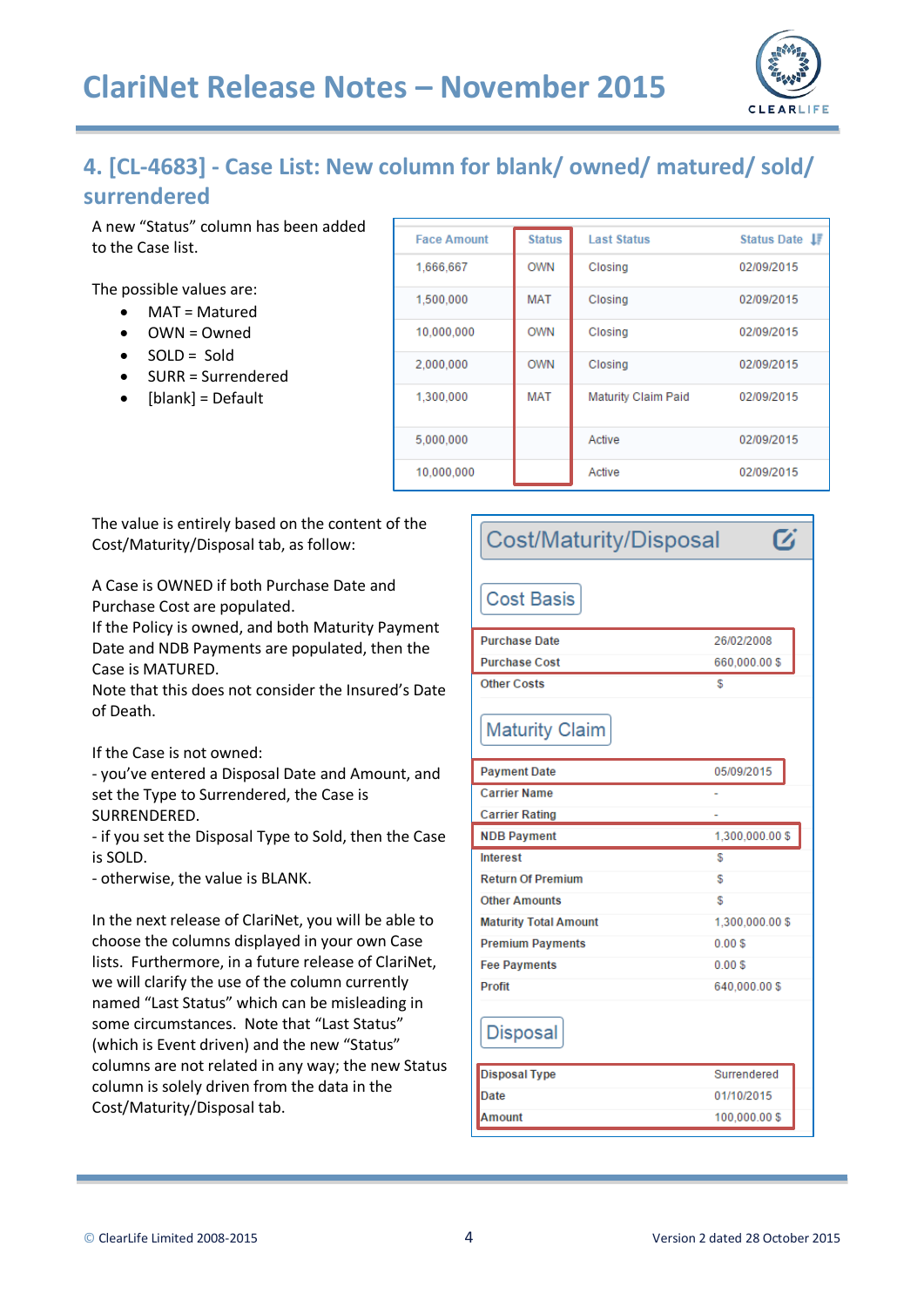

# **5. [CL-4677] - Sent/Received Transaction: add Origination (Secondary/Tertiary)**

If you click the magnifier icon on a Sent or Received Transaction, you can now set the Transaction Origination (Secondary or Tertiary):

| <b>General Information</b>                                        |                                              |            |                  |            |              |
|-------------------------------------------------------------------|----------------------------------------------|------------|------------------|------------|--------------|
| <b>Transaction Origination</b>                                    |                                              |            |                  |            |              |
| Secondary                                                         |                                              |            |                  |            |              |
| Bid History +<br>國<br>n a                                         |                                              |            |                  |            |              |
| 盖<br>29/10/2014<br><b>Bid Accepted</b><br>11111<br>$\blacksquare$ | The company of the company of                |            |                  |            | \$375,000.00 |
|                                                                   | Payment Information +                        |            |                  |            |              |
|                                                                   | <b>Recipient Type</b><br><b>Payment Type</b> | Date       | <b>Amount \$</b> | Go         |              |
|                                                                   |                                              | 22/07/2014 | 375,000.00       | $\alpha -$ |              |

# **6. [CL-4678] - State Reporting CSV = Add "Highest Bid Origination" column**

The new field Transaction Origination (for Sent or Received Transaction) is now included in the State Reporting CSV:

|                                  |            |        |                                                                                       | <b>BD</b> |            |            | ΒG     |                                                                        |
|----------------------------------|------------|--------|---------------------------------------------------------------------------------------|-----------|------------|------------|--------|------------------------------------------------------------------------|
| <b>Highest Bid Counter Party</b> |            |        | Highest Bid Placed On Highest Bid Amoun Highest Bid Origination Llosing Counter Party |           |            |            |        | Case Submitted On Bid Placed On Bid Amount Transaction Origination   C |
| <b>CompanyA</b>                  | 29/10/2014 |        | 37500 Secondary                                                                       | nv1 Inc.  | 29/10/2014 | 29/10/2014 | 375000 |                                                                        |
| <b>Bla Inc.</b>                  | 10/10/2012 | 8900 D |                                                                                       | Bla Inc.  | 10/10/2012 | 10/10/2012 |        | 89000 Secondary                                                        |

Please note that the four "Highest Bid" fields (Counter Party, Placed On, Amount and Origination) refer to the Sent Transaction with the highest bid, regardless of whether it has been accepted or withdrawn. The fields starting with "Closing Counter Party" (column BD onwards) are taken from the latest Closing Transaction, regardless of the Highest Bid.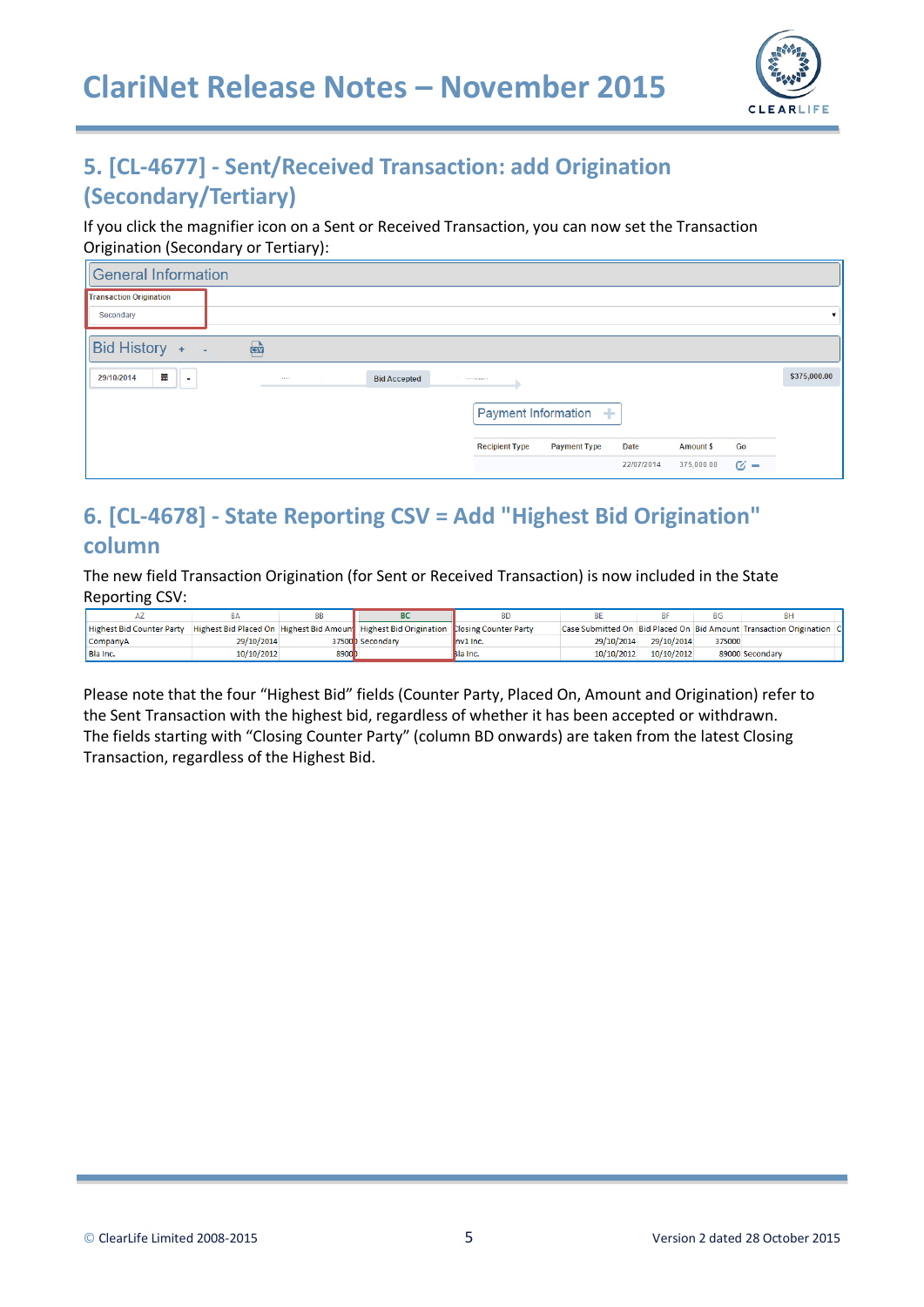

# **7. [CL-4676] - Closing Transaction: Show ALL documents on Documents tab (no just Closing docs)**

The Documents tab on the Closing Transaction page was showing only Closing documents. It is now showing all Case Documents, such as Policy, Illustration or Insureds Documents:

|                        | <b>Case Closing Transaction</b>              |                                                |                         |                              |                                                                            |          |        |  |
|------------------------|----------------------------------------------|------------------------------------------------|-------------------------|------------------------------|----------------------------------------------------------------------------|----------|--------|--|
| <b>Closing Summary</b> | <b>Price Allocation</b>                      | <b>Case Participants</b>                       | <b>Contract Package</b> | <b>Document Verification</b> | <b>Closing Checklist</b><br><b>Documents</b>                               |          |        |  |
|                        | $\boldsymbol{G}$<br><b>Documents</b>         |                                                |                         |                              |                                                                            |          |        |  |
|                        | <b>Case Documents</b>                        |                                                |                         |                              |                                                                            |          |        |  |
| <b>Date</b>            | <b>Type</b>                                  | <b>Linked Entity</b>                           | Source                  | <b>Description</b>           | <b>File Name</b>                                                           |          | U<br>R |  |
|                        | Life Settlement Application (Broker)         |                                                | External -              |                              | Life Settlement Eval Form.pdf                                              |          | Q      |  |
|                        | Other (Case)                                 |                                                |                         | Provider Illustration.       | within the company of the company<br><b>Contractor Communication</b><br>ä, | $-4.pdf$ | Q      |  |
|                        | Life Settlement Application (Broker)         |                                                | Provider                | Application                  | n Form.pdf<br>$\sim$                                                       |          | Q      |  |
| Date                   | <b>Illustration Documents</b><br><b>Type</b> | <b>Linked Entity</b>                           | Source Description      |                              | <b>File Name</b>                                                           | U        | R      |  |
|                        | Illustration                                 | 23/01/2013                                     | External -              |                              | ustrations 1 b.PDF                                                         | Q        |        |  |
|                        | Illustration                                 | 23/01/2013                                     | External -              |                              | <b>Illustrations 1.PDF</b><br>.                                            | Q        |        |  |
|                        | Illustration                                 | 23/01/2013                                     | External -              |                              | Illustrations 2 a.PDF<br><b>Services</b>                                   | Q        |        |  |
|                        | <b>Primary Insured Documents</b>             |                                                |                         |                              |                                                                            |          |        |  |
| Date                   | <b>Type</b>                                  | <b>Linked Entity</b>                           |                         | Source Description           | <b>File Name</b>                                                           |          | U<br>R |  |
|                        | <b>HIPAA Release</b>                         | <b>Primary Insured</b>                         | Provider                | <b>HIPPA</b>                 | - HIPAA.pdf                                                                |          | Q      |  |
|                        | <b>HIPAA Release</b>                         | Primary Insured External -                     |                         |                              | <b>HIPPA</b><br>.pdf                                                       |          | Q      |  |
|                        | Life Expectancy Report                       | Primary Insured: External -<br>21st 11/04/2013 |                         |                              | 21st Services<br>n.pdf                                                     |          | Q      |  |
|                        | <b>Life Expectancy Report</b>                | Primary Insured: External -<br>AVS 05/04/2013  |                         |                              | <b>AVS L E</b><br>.pdf                                                     |          | Q      |  |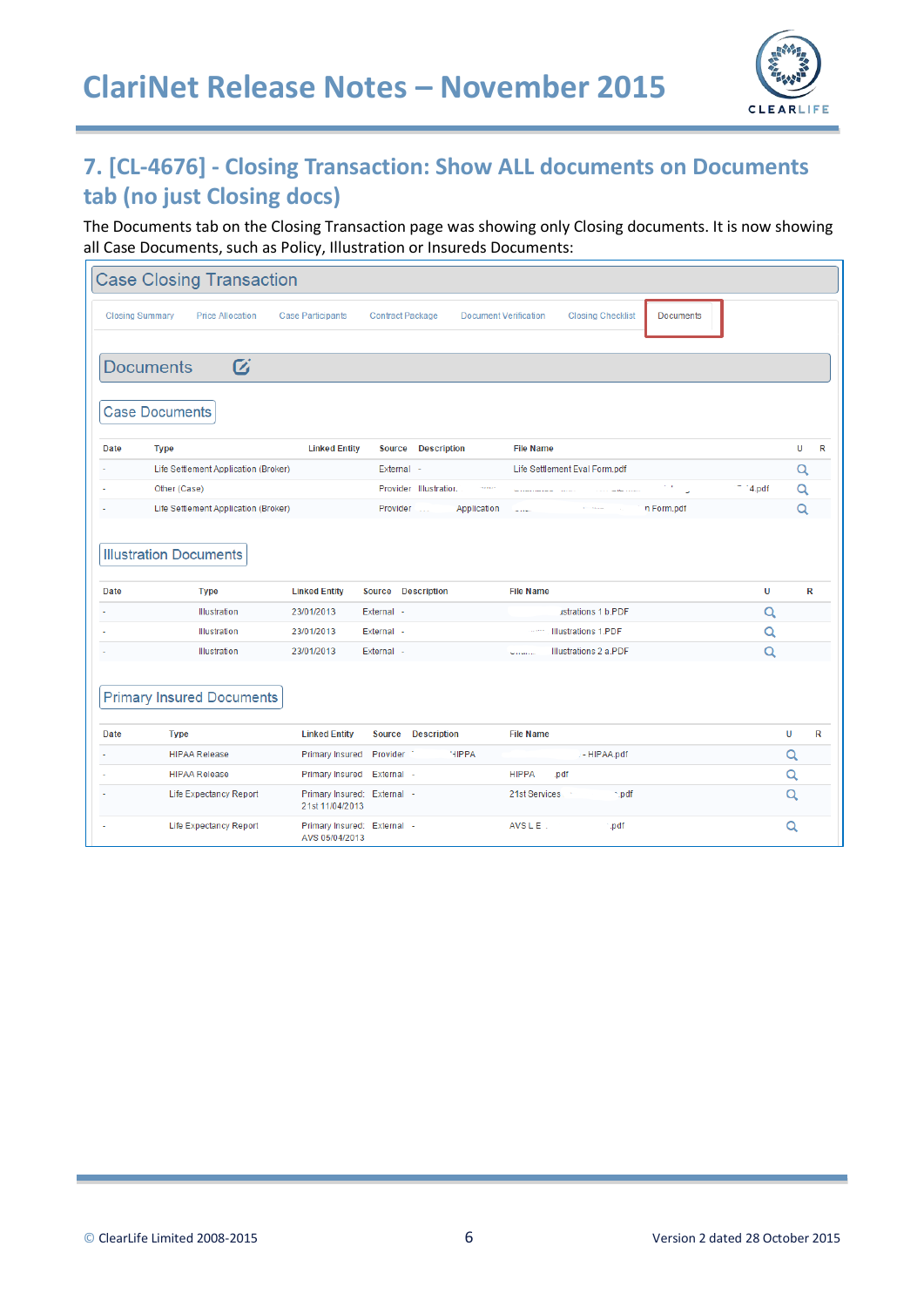

# **8. [CL-4682] - Cost/Maturity tab: add Proceeds date+amount (Sold/Surrendered), and calculate potential profit**

The Cost/Maturity tab is now called Cost/Maturity/Disposal. We have added three new fields:

| Disposal             |    |
|----------------------|----|
| <b>Disposal Type</b> |    |
| Sold                 |    |
| Date                 |    |
| 01/10/2015           | 藟  |
| Amount               |    |
| 500,000              | \$ |

Also, we now show a POTENTIAL Profit figure in the Maturity Claim section if the Case is in Maturity Claim Pending (the appropriate number of Insureds are deceased). The Profit figure is calculated once the NDB Payment amount is entered. The Potential Profit figure is calculated using the Policy Face Amount.

| <b>Maturity Claim</b>        |                                                                              |
|------------------------------|------------------------------------------------------------------------------|
| <b>Payment Date</b>          |                                                                              |
| <b>Carrier Name</b>          | Security Mutual Life Insurance Company of New York                           |
| <b>Carrier Rating</b>        |                                                                              |
| <b>NDB Payment</b>           | S                                                                            |
| Interest                     | S                                                                            |
| <b>Return Of Premium</b>     | S                                                                            |
| <b>Other Amounts</b>         | S                                                                            |
| <b>Maturity Total Amount</b> | 0.00S                                                                        |
| <b>Premium Payments</b>      | 15,000.00 \$                                                                 |
| <b>Fee Payments</b>          | 10.220.58 \$                                                                 |
| <b>POTENTIAL Profit</b>      | 719.529.42 \$                                                                |
| Date - Total Fees To Date    | Policy Face Amount - Purchase Cost - Other Costs - Total Premium Payments To |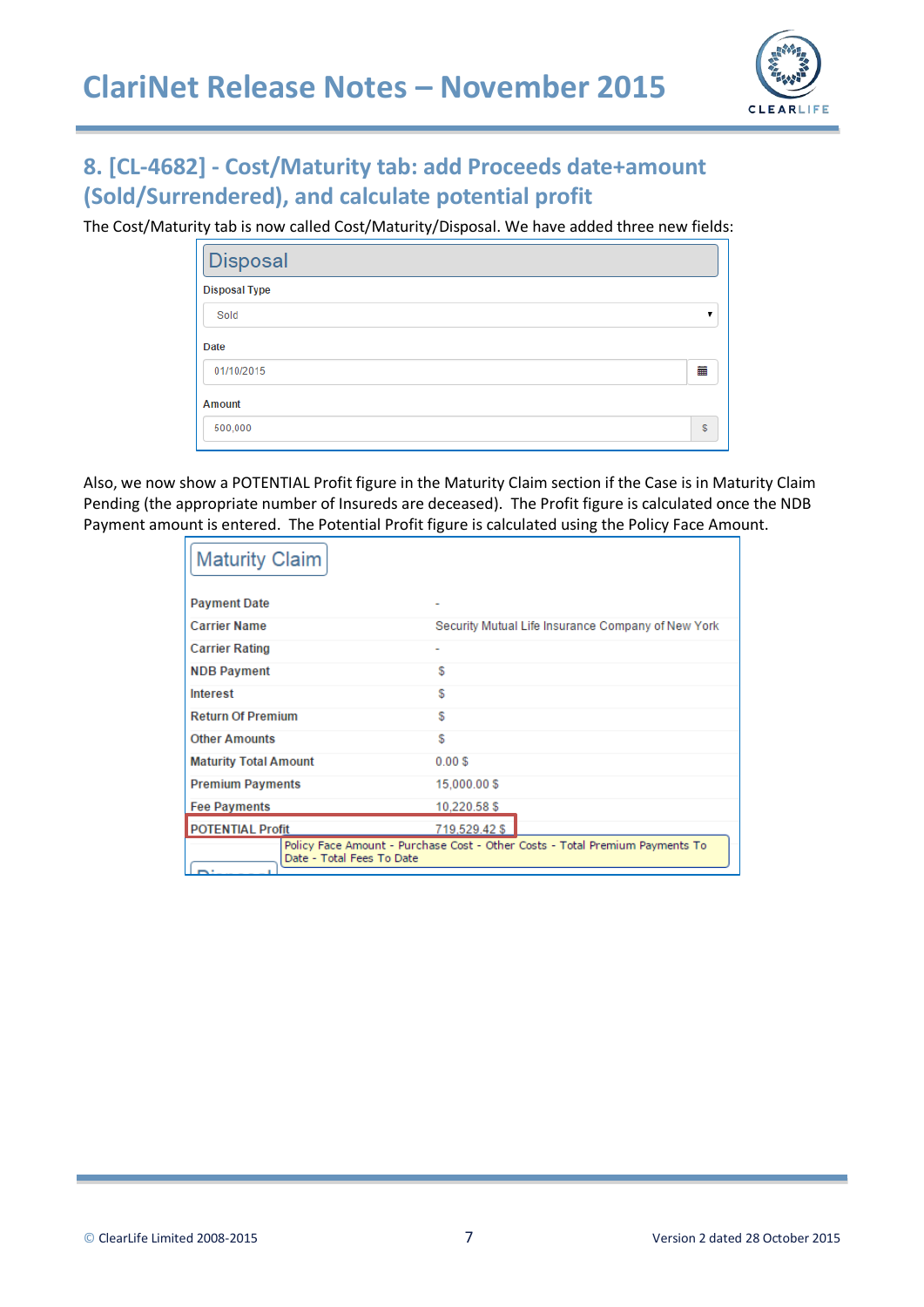

# **9. [CL-4692] - Cost/Maturity tab: include Fee Payment History in Profit calculations and adjust Maturities Report (CSV/PDF)**

The Profit figure now includes the sum of all Fees paid as entered in the Fee Payment History on the Fees tab of the Case Summary:

| <b>Case Summary</b>       |        |                                                |                      |          |                           |      |                    |
|---------------------------|--------|------------------------------------------------|----------------------|----------|---------------------------|------|--------------------|
| Case                      | Policy | <b>Insured Life</b>                            | <b>Illustrations</b> |          | Verifications of Coverage |      | <b>Bid History</b> |
| <b>Valuation Settings</b> |        | Cost/Maturity/Disposal                         |                      | Comments | Premiums                  | Fees | Valuations         |
| Fees                      |        | $\boldsymbol{G}$<br><b>Fee Payment History</b> |                      |          |                           |      |                    |
| <b>Payment Date 1</b>     |        | <b>Payment Amount \$ Comment</b>               |                      |          |                           |      |                    |
| 01/01/2013                |        | 5,200.00                                       |                      |          |                           |      |                    |
| 01/01/2014                |        | 1,320.00                                       |                      |          |                           |      |                    |
| 01/01/2015                |        | 3,700.58                                       |                      |          |                           |      |                    |

The Maturities Report has therefore been adjusted to show the Fees amount for each Case, in both CSV and PDF formats:

| <b>Maturity Claim Paid</b> |                                             |                                               |                    |                                 |                      |               |                  |                      |            |                     |
|----------------------------|---------------------------------------------|-----------------------------------------------|--------------------|---------------------------------|----------------------|---------------|------------------|----------------------|------------|---------------------|
| <b>Case Reference</b>      | Primary<br>Insured LE at<br><b>Maturity</b> | Secondary<br>Insured LE at<br><b>Maturity</b> | <b>Face Amount</b> | <b>Maturity Total</b><br>Amount | <b>Purchase Cost</b> | Premiums Paid | <b>Fees Paid</b> | <b>I</b> Other Costs | Profit     | <b>Realized IRR</b> |
| A 1990 FAMILY ROOM         | <b>Error pricing</b>                        |                                               | 1.000.000.00       | 1.000.000.00                    | 438,833.00           | 0.00          | 0.00             |                      | 561,167.00 | 8.97%               |
| <b>TOTAL</b>               |                                             |                                               | 1,000,000.00       | 1,000,000.00                    | 438,833.00           | 0.00          | 0.00             | 0.00                 | 561,167.00 |                     |

The PDF format has also been rotated into Landscape to allow for the numerous columns.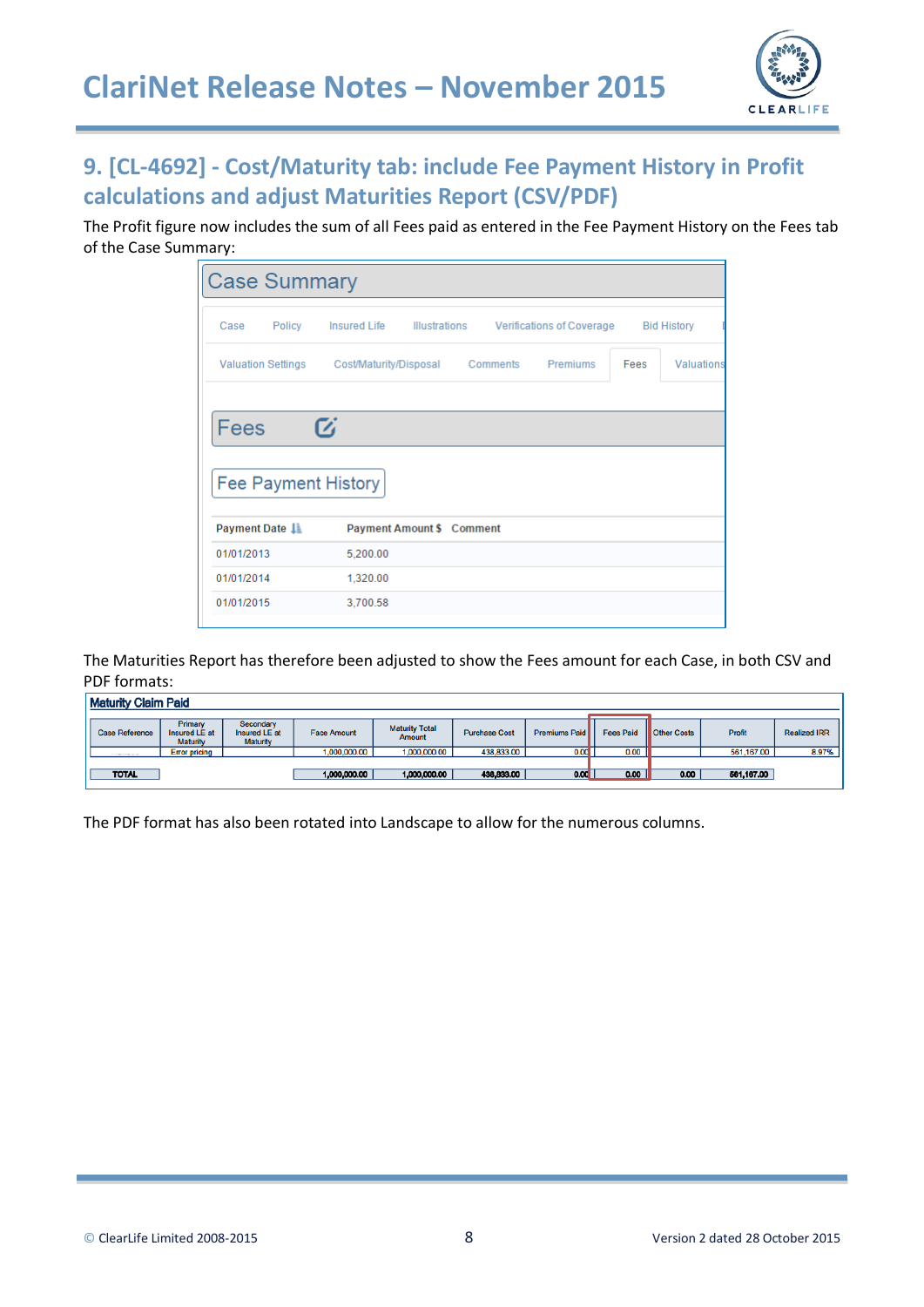

# **10. [CL-4630] - Case Setup Form: add Smoking Status to existing LE Report popup**

The Smoking Status was missing from the Case Setup Form, leading to problem when trying to price a Case immediately after creating it. It was necessary to go into Case Summary and edit the LE Report to add this information.

The Smoking Status field has been added:

| <b>Last Name</b>                |                    |                                            |
|---------------------------------|--------------------|--------------------------------------------|
|                                 |                    | <b>Add Existing Life Expectancy Report</b> |
| * Date of Birth                 |                    |                                            |
| * Gender                        |                    | * Underwriter                              |
|                                 | $-$ please         | -- please select-<br>▼                     |
| Residence                       | * Country          |                                            |
|                                 | <b>United St</b>   | * Report Date                              |
|                                 | * State            | 蘦                                          |
|                                 | $-$ please         | <b>Smoking Status</b><br>×                 |
| <b>Medical Records Dates</b>    |                    | Non-smoker<br>▼                            |
|                                 | to                 | * Mean LE50                                |
|                                 |                    | months                                     |
| <b>HIPAA</b>                    | ٠                  | <b>Mortality Factor</b>                    |
| <b>Medical Records</b>          | ٠                  | %                                          |
| <b>Existing LE Reports</b>      | Ŧ<br>No life exper | <b>Document</b>                            |
| <b>LE Report Orders</b>         | ٠<br>No orders fo  | <b>BROWSE</b>                              |
|                                 |                    | OK<br>CANCEL                               |
| <b>Illuetration Information</b> |                    |                                            |